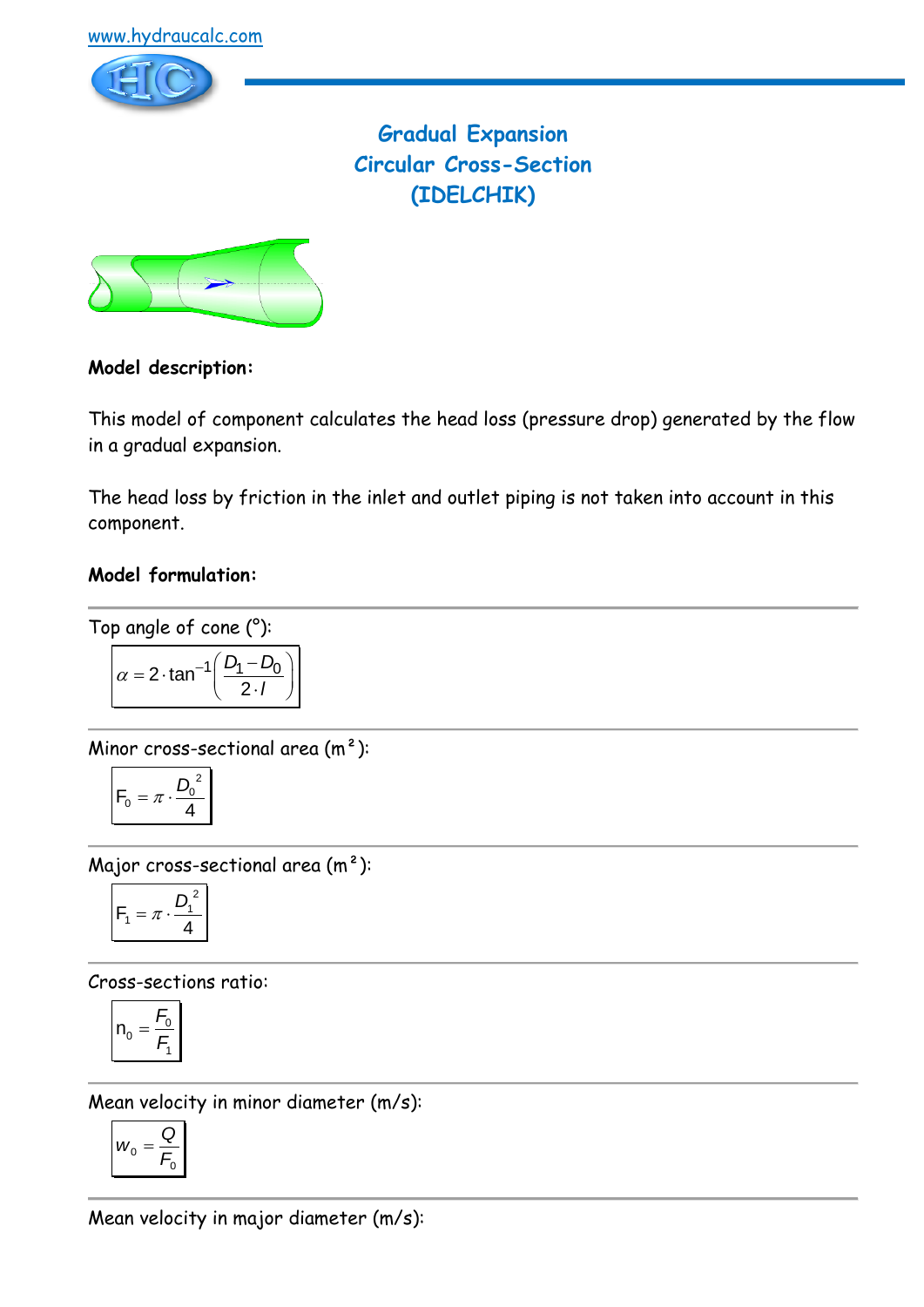$$
w_1 = \frac{Q}{F_1}
$$

### Mass flow rate (kg/s):

$$
G=Q\cdot \rho
$$

$$
\text{Fluid volume in the truncated cone (m}^3):
$$
\n
$$
V = I \cdot \frac{\pi}{3} \cdot \left( \left( \frac{D_0}{2} \right)^2 + \left( \frac{D_1}{2} \right)^2 + \left( \frac{D_0}{2} \right) \cdot \left( \frac{D_1}{2} \right) \right)
$$

Fluid mass in the truncated cone (kg):

$$
M = V \cdot \rho
$$

Reynolds number in minor diameter:

$$
\left| \text{Re}_0 = \frac{w_0 \cdot D_0}{v} \right|
$$

Reynolds number in major diameter:

$$
\left| \text{Re}_1 = \frac{W_1 \cdot D_1}{V} \right|
$$

Darcy friction factor:

$$
\lambda = f\left(\text{Re}_0, \frac{\Delta}{D_0}\right)
$$

 See Straight Pipe - [Circular Cross-Section and Nonuniform Roughness Walls](../../Tuyau%20rectiligne/Tuyau%20rectiligne%20-%20Section%20circulaire/IDELCHIK%20(nonuniform%20roughness%20walls).htm)  [\(IDELCHIK\)](../../Tuyau%20rectiligne/Tuyau%20rectiligne%20-%20Section%20circulaire/IDELCHIK%20(nonuniform%20roughness%20walls).htm)

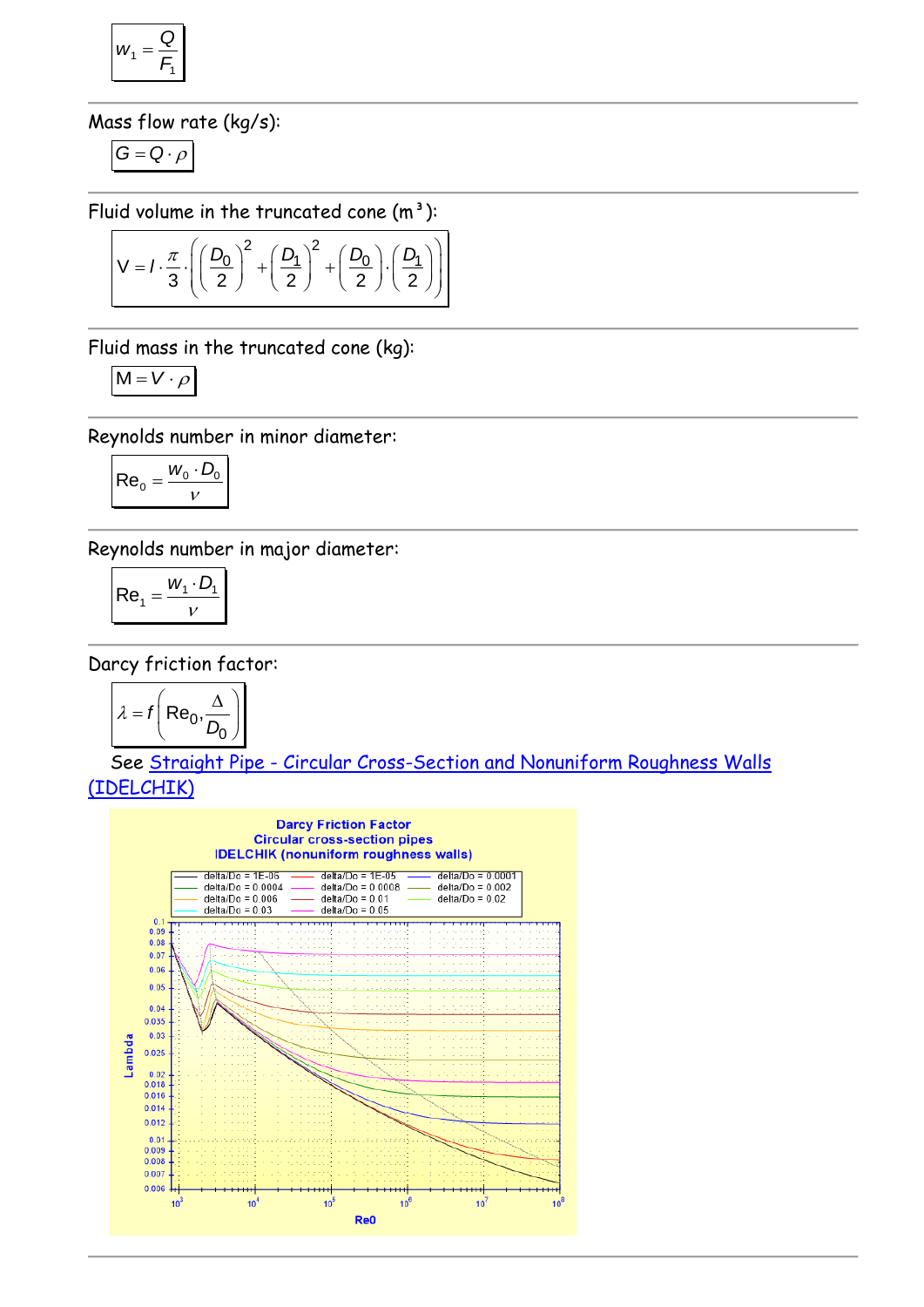Friction resistance coefficient:

$$
\mathcal{L}_{tr} = \frac{\lambda}{8 \cdot \sin(\alpha/2)} \cdot \left[1 - \left(\frac{F_0}{F_1}\right)^2\right]
$$

([1] diagram 5.2)



#### Local resistance coefficient:





Total pressure loss coefficient (based on mean velocity in minor diameter):

 $\zeta = \zeta_{loc} + \zeta_{fr}$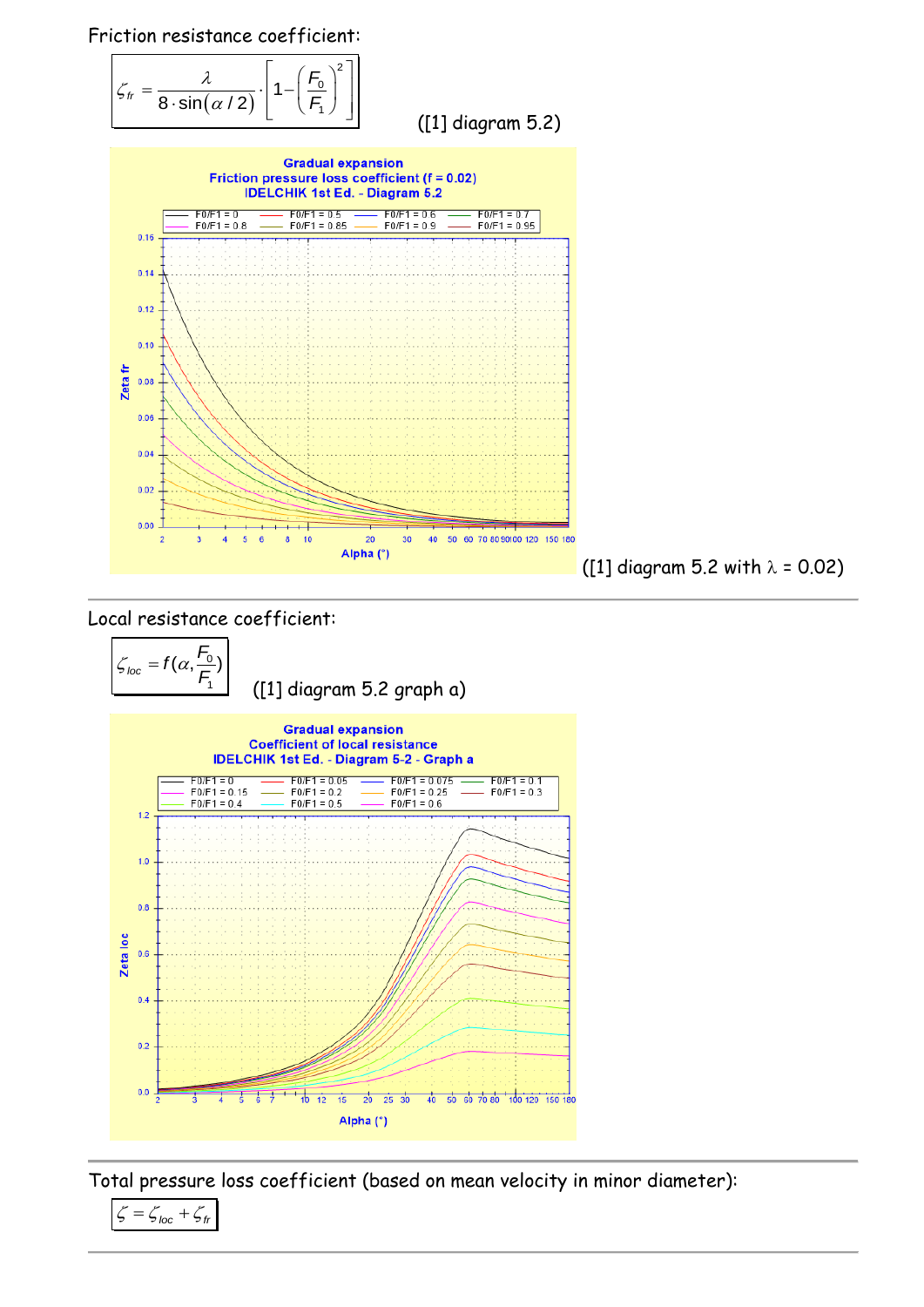Total pressure loss (Pa):

$$
\Delta P = \zeta \cdot \frac{\rho \cdot w_0^2}{2}
$$

Total head loss of fluid (m):

$$
\Delta H = \zeta \cdot \frac{{w_0}^2}{2 \cdot g}
$$

Hydraulic power loss (W):

 $Wh = \Delta P \cdot Q$ 

# **Symbols, Definitions, SI Units:**

| Do              | Minor diameter (m)                                               |
|-----------------|------------------------------------------------------------------|
| $D_1$           | Major diameter (m)                                               |
| $\alpha$        | Top angle of cone (°)                                            |
| L               | Truncated cone length (m)                                        |
| F <sub>0</sub>  | Minor cross-sectional area $(m2)$                                |
| F <sub>1</sub>  | Major cross-sectional area $(m^2)$                               |
| n <sub>0</sub>  | Cross-sections area ratio ()                                     |
| Wo              | Mean velocity in minor diameter (m/s)                            |
| W <sub>1</sub>  | Mean velocity in major diameter (m/s)                            |
| Q               | Volume flow rate $(m^3/s)$                                       |
| G               | Mass flow rate (kg/s)                                            |
| V               | Fluid volume in the truncated cone $(m^3)$                       |
| M               | Fluid mass in the truncated cone (kg)                            |
| Reo             | Reynolds number in minor diameter ()                             |
| Re <sub>1</sub> | Reynolds number in major diameter ()                             |
| Δ               | Absolute roughness of walls (m)                                  |
| $\bar{\Delta}$  | Relative roughness of walls ()                                   |
| λ               | Darcy friction factor ()                                         |
| $\zeta$ loc     | Local resistance coefficient ()                                  |
| $\zeta$ fr      | Friction resistance coefficient ()                               |
| ζ               | Total pressure loss coefficient (based on mean velocity in minor |
|                 | diameter)()                                                      |
| $\Delta P$      | Total pressure loss (Pa)                                         |
| ΔH              | Total head loss of fluid (m)                                     |
| Wh              | Hydraulic power loss (W)                                         |
| $\rho$          | Fluid density $(kg/m^3)$                                         |
| $\mathbf v$     | Fluid kinematic viscosity $(m^2/s)$                              |
|                 | Gravitational acceleration $(m/s^2)$                             |
| g               |                                                                  |

# **Validity range:**

- turbulent flow regime in minor diameter (Re $_0$   $\geq$   $10^5)$